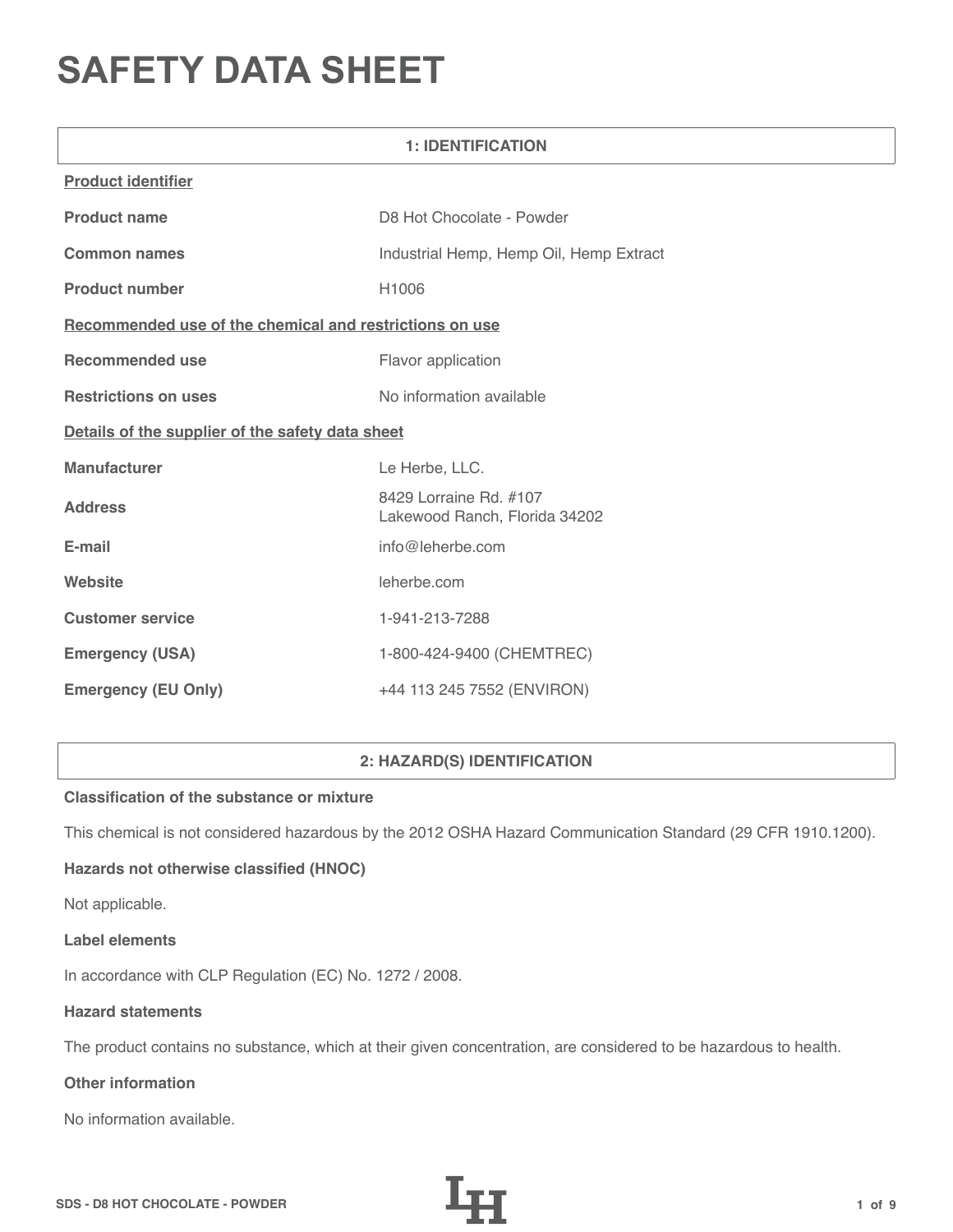# **3: COMPOSITION / INFORMATION ON INGREDIENTS**

**Substance**

| <b>CHEMICAL NAME</b> | $CAS \#$   | EC#       | <b>TRADE SECRET</b> |
|----------------------|------------|-----------|---------------------|
| Hemp oil, ext.       | 89958-21-4 | 289-644-3 | $\star$             |

\*Exact percentage (concentration) of composition has been withheld as a trade secret.

|                                                                            | <b>4: FIRST AID MEASURES</b>                                                                                            |  |
|----------------------------------------------------------------------------|-------------------------------------------------------------------------------------------------------------------------|--|
| <b>Description of first aid measures</b>                                   |                                                                                                                         |  |
| <b>Inhalation</b>                                                          | Move to fresh air.                                                                                                      |  |
| Eye contact                                                                | Rinse thoroughly with plenty of water for at least 15 minutes, lifting lower<br>and upper eyelids. Consult a physician. |  |
| <b>Skin contact</b>                                                        | Wash skin with soap and water.                                                                                          |  |
| Ingestion                                                                  | Clean mouth with water and drink afterwards plenty of water.                                                            |  |
| Most important symptoms and effects, both acute and delayed                |                                                                                                                         |  |
| <b>Symptoms</b>                                                            | No information available.                                                                                               |  |
| Indication of any immediate medical attention and special treatment needed |                                                                                                                         |  |
| <b>Note to physicians</b>                                                  | Treat symptomatically.                                                                                                  |  |

|                                                    | <b>5: FIRE FIGHTING MEASURES</b>                                                                                                      |
|----------------------------------------------------|---------------------------------------------------------------------------------------------------------------------------------------|
| Suitable extinguishing media                       | Use extinguishing measures that are appropriate to local circumstances<br>and the surrounding environment.                            |
| Large fire                                         | Use of water spray when fighting fire may be inefficient.                                                                             |
| Unsuitable extinguishing media                     | Do not scatter spilled material with high pressure water streams.                                                                     |
| Specific hazards arising from the<br>chemical      | No information available.                                                                                                             |
| <b>Hazardous combustion products</b>               | Carbon dioxide (CO2).                                                                                                                 |
| <b>Explosion data</b>                              |                                                                                                                                       |
| <b>Sensitivity to mechanical impact</b>            | None                                                                                                                                  |
| <b>Sensitivity to static discharge</b>             | None                                                                                                                                  |
| Special protective equipment for fire-<br>fighters | Firefighters should wear self-contained breathing apparatus and full<br>firefighting turnout gear. Use personal protection equipment. |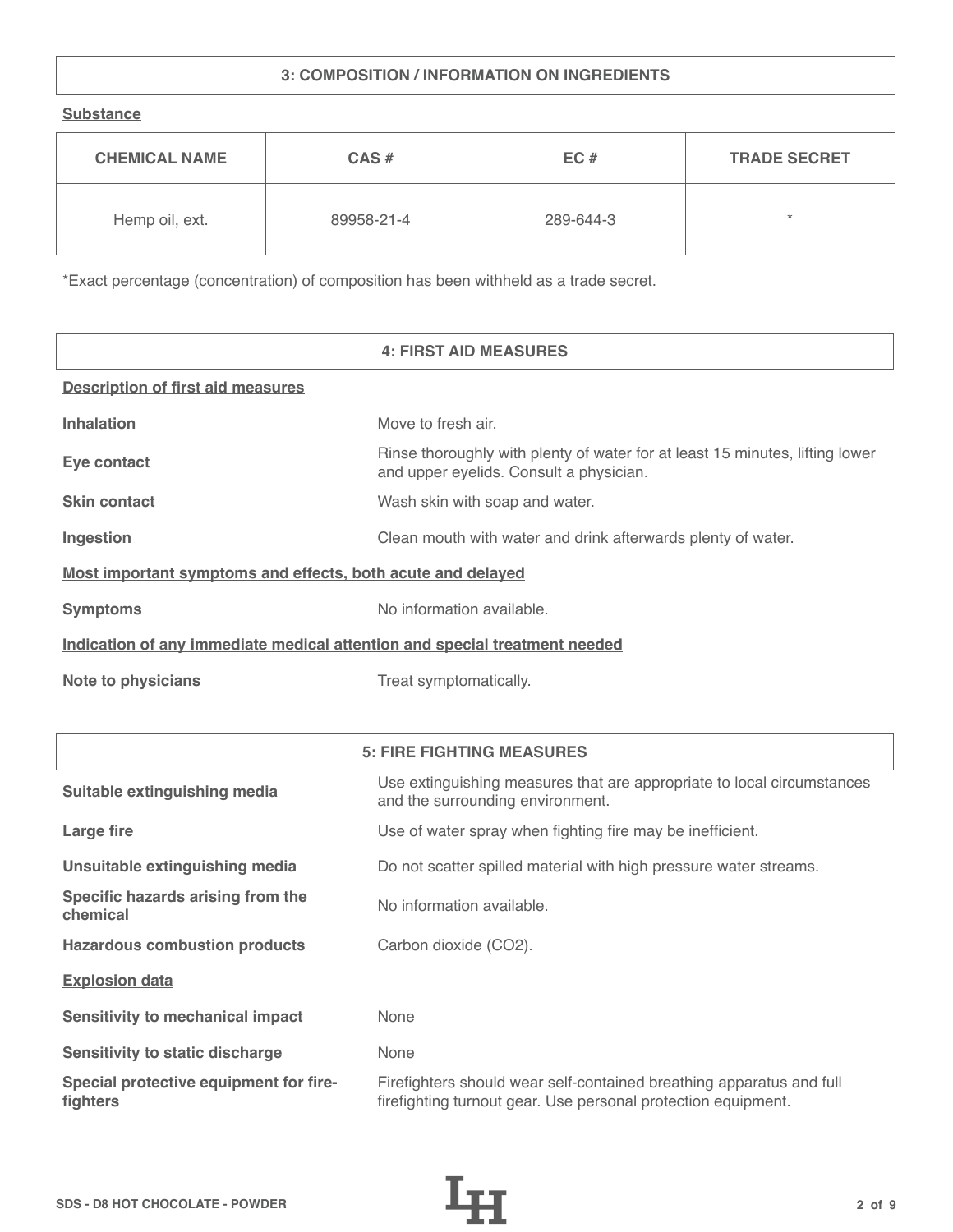#### **6: ACCIDENTAL RELEASE MEASURES**

| Personal precautions, protective equipment and emergency procedures |  |  |  |
|---------------------------------------------------------------------|--|--|--|
|                                                                     |  |  |  |

**Personal precautions** Ensure adequate ventilation.

# **Methods and material for containment and cleaning up**

| <b>Methods for containment</b> | Prevent further leakage or spillage if safe to do so. |
|--------------------------------|-------------------------------------------------------|
|                                |                                                       |

**Methods for cleaning up Pick up and transfer to properly labeled containers.** 

# **7: HANDLING AND STORAGE**

## **Precautions for safe handling**

Advice on safe handling **Handle in accordance with good industrial hygiene and safety practice.** 

## **Conditions for safe storage, including any incompatibilities**

**Storage conditions** Keep container tightly closed in a dark, dry and well-ventilated area.

# **8: EXPOSURE CONTROLS / PERSONAL PROTECTION**

#### **Control parameters**

| <b>Exposure limits</b>                                                | The following ingredients are the only ingredients of the product above<br>the cut-off level (or level that contributes to the hazard classification of the<br>mixture) which have an exposure limit applicable in the region for which<br>this safety data sheet is intended or other recommended limit. At this time,<br>the other relevant constituents have no known exposure limits from the<br>sources listed here. |
|-----------------------------------------------------------------------|---------------------------------------------------------------------------------------------------------------------------------------------------------------------------------------------------------------------------------------------------------------------------------------------------------------------------------------------------------------------------------------------------------------------------|
| <b>Appropriate engineering controls</b>                               |                                                                                                                                                                                                                                                                                                                                                                                                                           |
| <b>Engineering controls</b>                                           | <b>Showers</b>                                                                                                                                                                                                                                                                                                                                                                                                            |
|                                                                       | Eyewash stations                                                                                                                                                                                                                                                                                                                                                                                                          |
|                                                                       | Ventilation systems                                                                                                                                                                                                                                                                                                                                                                                                       |
| Individual protection measures, such as personal protective equipment |                                                                                                                                                                                                                                                                                                                                                                                                                           |
| <b>Eye/face protection</b>                                            | No special protective equipment required.                                                                                                                                                                                                                                                                                                                                                                                 |
| Skin and body protection                                              | No special protective equipment required.                                                                                                                                                                                                                                                                                                                                                                                 |
| <b>Respiratory protection</b>                                         | No protective equipment is needed under normal use conditions. If<br>exposure limits are exceeded or irritation is experienced, ventilation and<br>evacuation may be required.                                                                                                                                                                                                                                            |
| <b>General hygiene considerations</b>                                 | Handle in accordance with good industrial hygiene and safety practice.                                                                                                                                                                                                                                                                                                                                                    |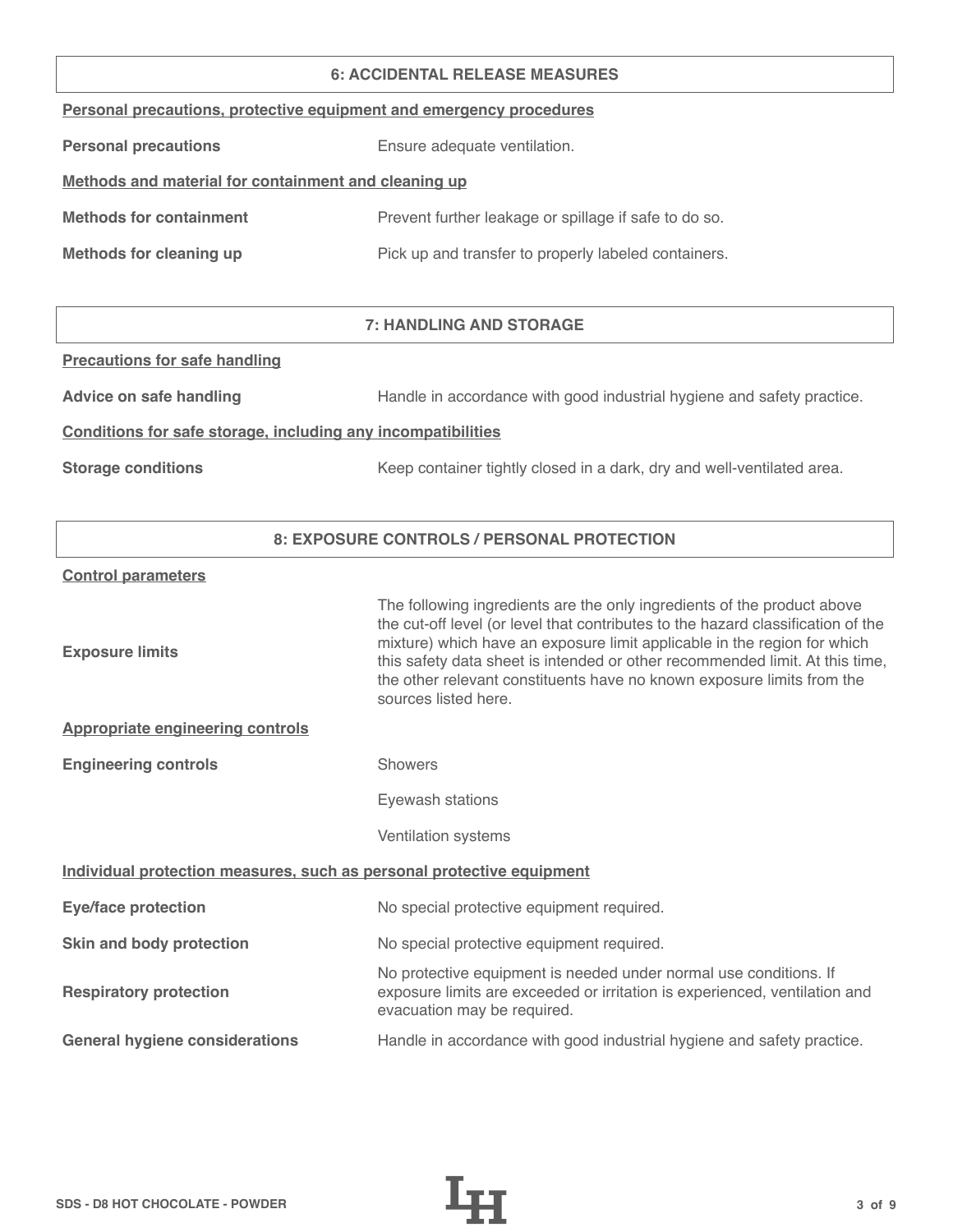## **9: PHYSICAL AND CHEMICAL PROPERTIES**

#### **Information on basic physical and chemical properties**

| <b>Appearance</b>                | Powder                                |
|----------------------------------|---------------------------------------|
| <b>Color</b>                     | Light brown to dark brown             |
| Odor                             | Floral, earthy                        |
| <b>Physical State</b>            | Solid                                 |
| pH                               | $4.5 - 6.5$                           |
| <b>Boiling Point</b>             | No data available.                    |
| <b>Melting Point</b>             | No data available.                    |
| <b>Relative Density</b>          | No data available.                    |
| <b>Refractive Index</b>          | No data available.                    |
| <b>Specific Gravity</b>          | No data available.                    |
| <b>Vapor Pressure</b>            | No data available.                    |
| <b>Vapor Density</b>             | No data available.                    |
| <b>Decomposition Temperature</b> | No data available.                    |
| <b>Viscosity</b>                 | No data available.                    |
| <b>Flash Point (Closed Cup)</b>  | No data available.                    |
| <b>Flammable Limits</b>          | No data available.                    |
| <b>Auto Ignition Temperature</b> | No data available.                    |
| <b>Solubility</b>                | Soluble in water. Soluble in ethanol. |
| <b>Evaporation Rate</b>          | No data available.                    |
| <b>Partition Coefficient</b>     | No data available.                    |
| <b>Other information</b>         | No data available.                    |

| <b>10: STABILITY AND REACTIVITY</b>       |                                                                          |  |
|-------------------------------------------|--------------------------------------------------------------------------|--|
| <b>Reactivity</b>                         | No information available.                                                |  |
| <b>Chemical stability</b>                 | Stable under normal conditions.                                          |  |
| <b>Possibility of hazardous reactions</b> | None under normal processing.                                            |  |
| <b>Conditions to avoid</b>                | Keep away from artificial light, sunlight, high heat, and high humidity. |  |
| <b>Incompatible materials</b>             | Strong oxidizing agents.                                                 |  |
| <b>Hazardous decomposition products</b>   | None known based on information supplied.                                |  |

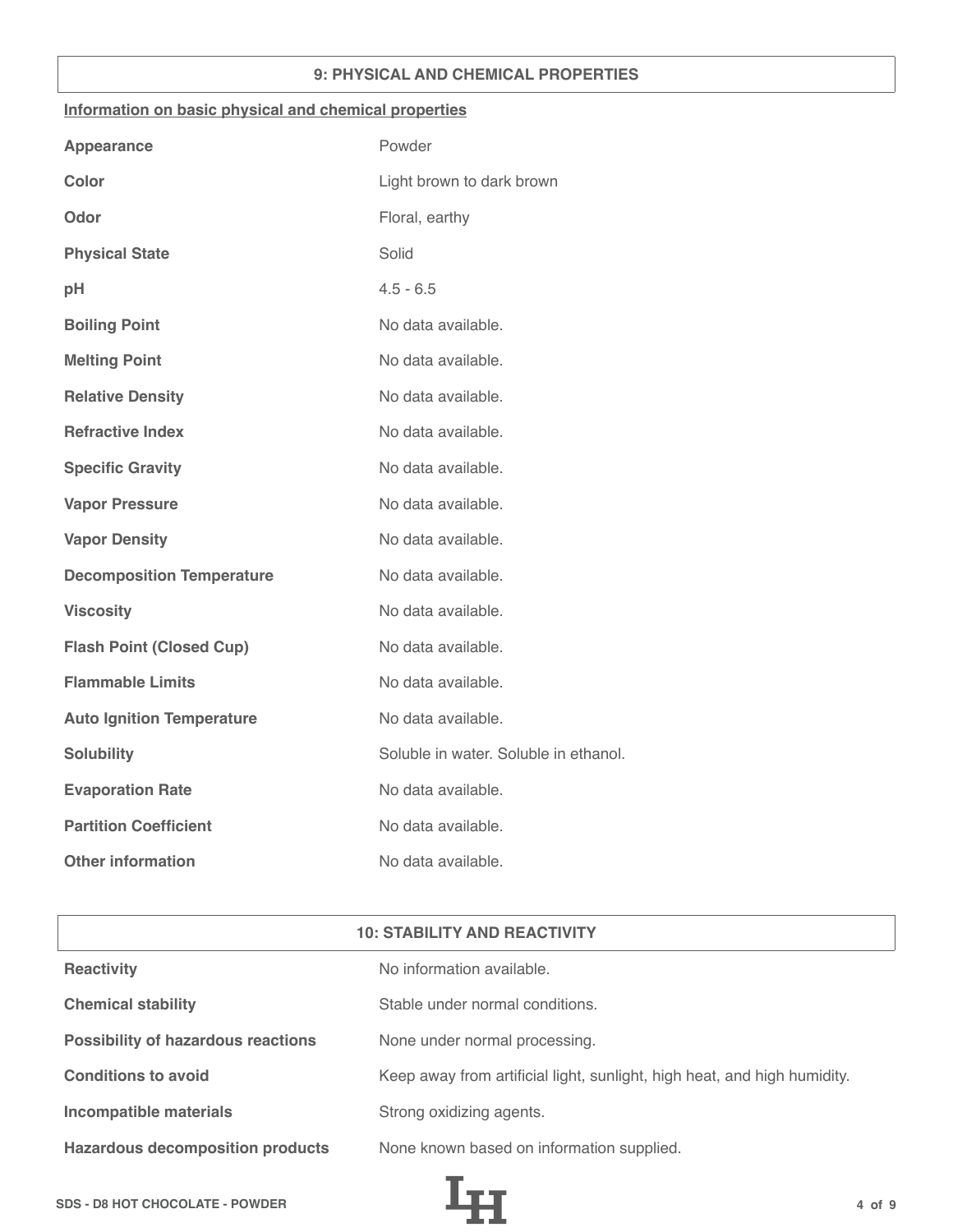## **11: TOXICOLOGICAL INFORMATION**

| Information on likely routes of exposure                                     |                                                                                            |
|------------------------------------------------------------------------------|--------------------------------------------------------------------------------------------|
| <b>Inhalation</b>                                                            | Specific test data for the substance or mixture is not available.                          |
| Eye contact                                                                  | Specific test data for the substance or mixture is not available.                          |
| <b>Skin contact</b>                                                          | Specific test data for the substance or mixture is not available.                          |
| Ingestion                                                                    | Specific test data for the substance or mixture is not available.                          |
| Symptoms related to the physical, chemical and toxicological characteristics |                                                                                            |
| <b>Symptoms</b>                                                              | No information available.                                                                  |
| <b>Acute toxicity</b>                                                        |                                                                                            |
| <b>Numerical measures of toxicity</b>                                        | No information available                                                                   |
|                                                                              | Delayed and immediate effects as well as chronic effects from short and long-term exposure |
| <b>Skin corrosion/irritation</b>                                             | No information available.                                                                  |
| Serious eye damage/eye irritation                                            | No information available.                                                                  |
| Respiratory or skin sensitization                                            | No information available.                                                                  |
| <b>Germ cell mutagenicity</b>                                                | No information available.                                                                  |
| <b>Reproductive toxicity</b>                                                 | No information available.                                                                  |
| <b>STOT - single exposure</b>                                                | No information available.                                                                  |
| <b>STOT - repeated exposure</b>                                              | No information available.                                                                  |
| <b>Aspiration hazard</b>                                                     | No information available.                                                                  |
| <b>Other adverse effects</b>                                                 | No information available.                                                                  |
| <b>Interactive effects</b>                                                   | No information available.                                                                  |

# **12: ECOLOGICAL INFORMATION**

## **Ecotoxicity**

This overall composition has not been tested. Hemp oil is not classified as being acutely or chronically toxic to aquatic life. This product does not contain citrus as a byproduct of the distillation process, which are classified as being very toxic to the aquatic environment. However, due to the physical properties of this product (density and volatility) it will not remain in the environment for an extended period of time.

| <b>Persistence and biodegradability</b> | Inherently biodegradable.                                                                                          |
|-----------------------------------------|--------------------------------------------------------------------------------------------------------------------|
| <b>Bioaccumulative potential</b>        | Bioaccumulation is unlikely.                                                                                       |
| <b>Mobility in soil</b>                 | Expected to volatilize from soil or water to the air and oxidize to carbon<br>dioxide in the presence of sunlight. |
| <b>PBT &amp; vPvB assessment</b>        | No information available.                                                                                          |
| Other adverse effect                    | No information available.                                                                                          |
| <b>SDS - D8 HOT CHOCOLATE - POWDER</b>  | $5$ of $9$                                                                                                         |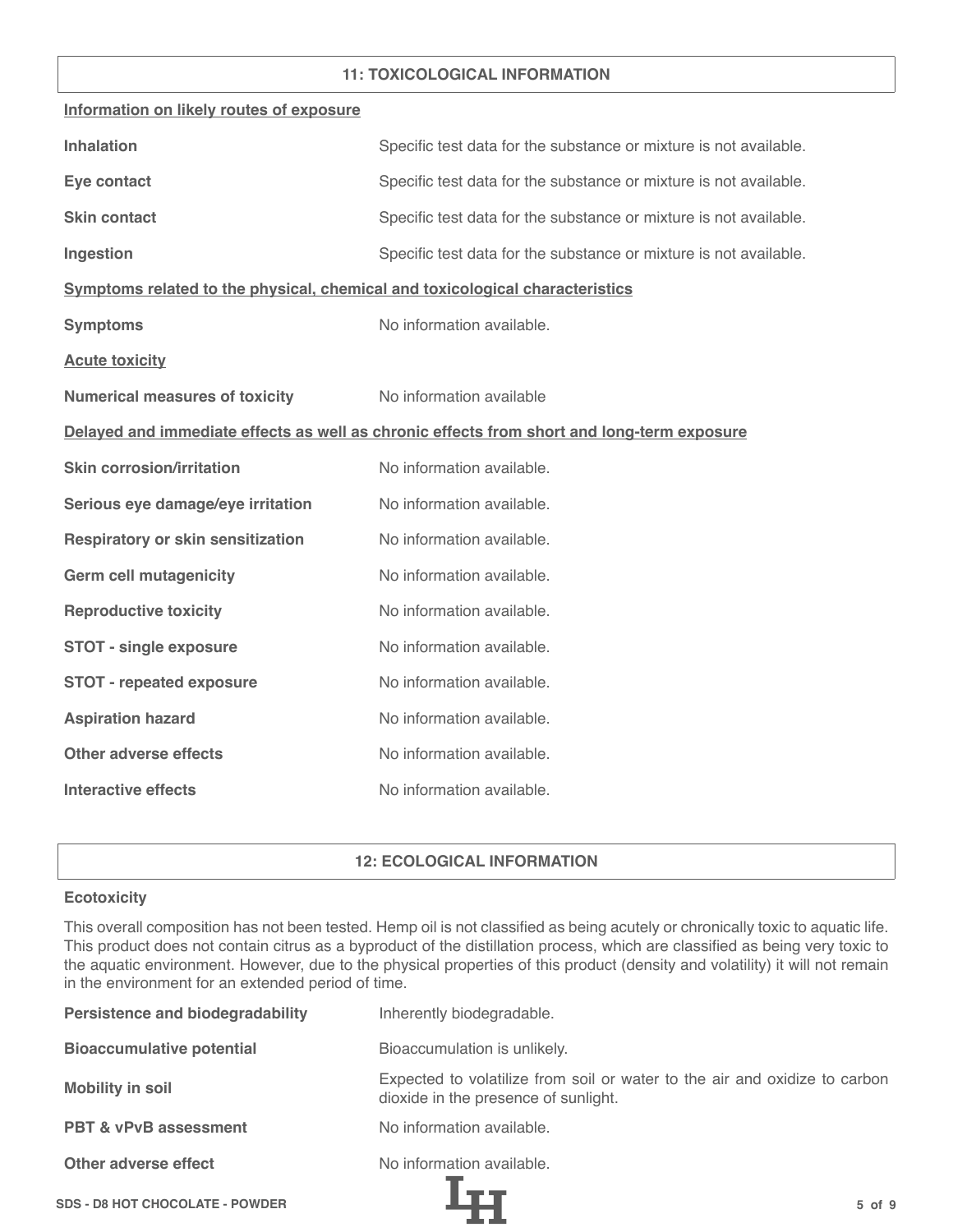## **13: DISPOSAL CONSIDERATIONS**

#### **Waste treatment methods**

| Waste from residues/unused products | Dispose of in accordance with local regulations. Dispose of waste in |
|-------------------------------------|----------------------------------------------------------------------|
|                                     | accordance with environmental legislation.                           |
| _____                               |                                                                      |

**Contaminated packaging The Contaminated packaging Containers.** 

| <b>14: TRANSPORT INFORMATION</b> |                           |
|----------------------------------|---------------------------|
| <b>DOT</b>                       | Not regulated.            |
| <b>TDG</b>                       | No information available. |
| <b>MEX</b>                       | No information available. |
| ICAO (air)                       | No information available. |
| <b>IATA</b>                      | No information available. |
| <b>IMDG</b>                      | No information available. |
| <b>RID</b>                       | No information available. |
| <b>ADR</b>                       | No information available. |
| <b>ADN</b>                       | No information available. |

#### **15. REGULATORY INFORMATION**

# **International inventories**

| <b>TSCA</b>     | No information available. |
|-----------------|---------------------------|
| <b>DSL/NDSL</b> | No information available. |
| <b>EINECS</b>   | No information available. |
| <b>ENCS</b>     | No information available. |
| <b>IECSC</b>    | No information available. |
| <b>KECL</b>     | No information available. |
| <b>PICCS</b>    | No information available. |
| <b>AICS</b>     | No information available. |

#### **U.S. Federal Regulations**

## **2018 Farm Bill - Enacted**

"The term 'hemp' means the plant Cannabis sativa L. and any part of that plant, including the seeds thereof and all derivatives, extracts, cannabinoids, isomers, acids, salts, and salts of isomers, whether growing or not, with a delta-9 tetrahydrocannabinol concentration of not more than 0.3 percent on a dry weight basis."

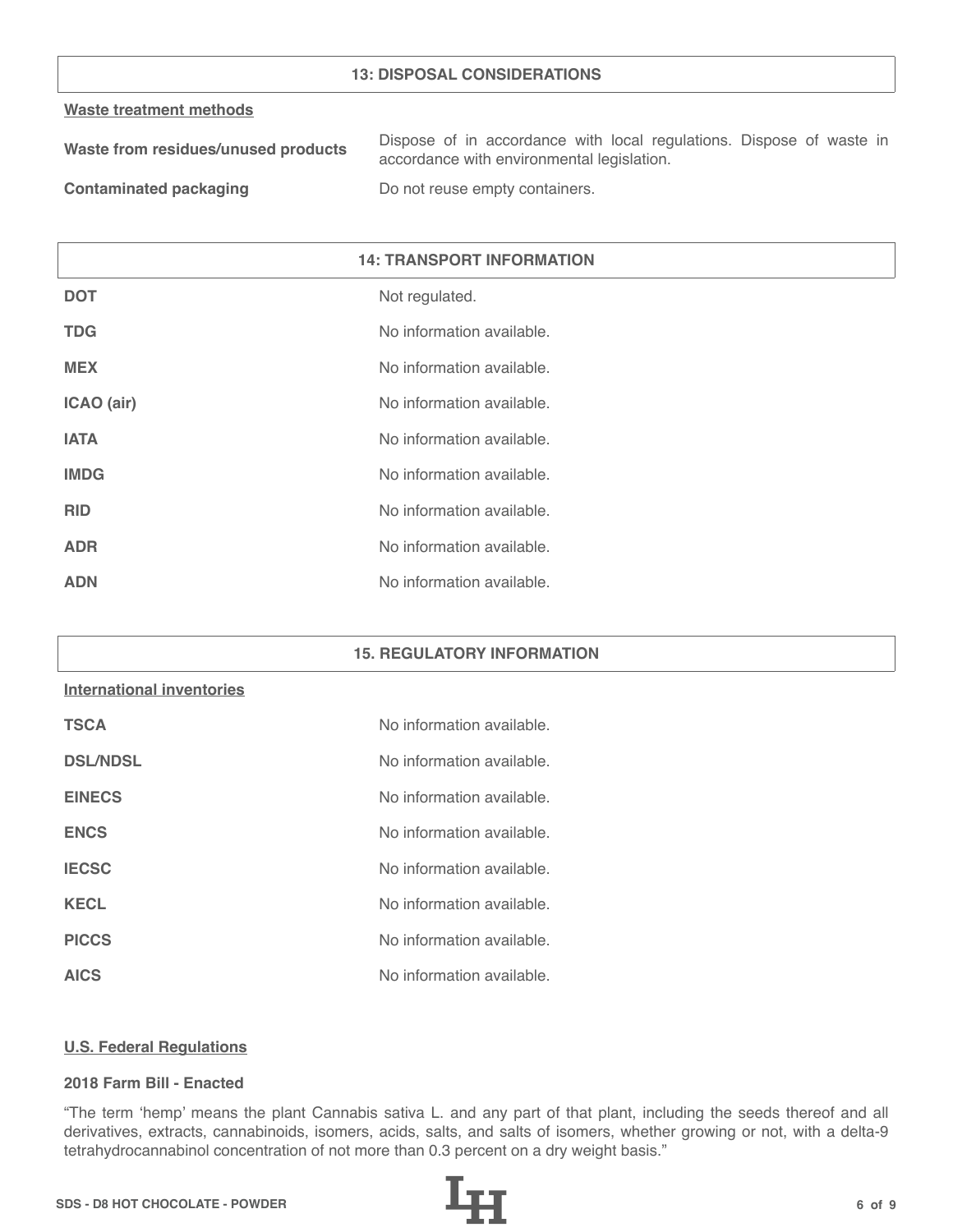## **SEC. 10114. Interstate Commerce**

(a) RULE OF CONSTRUCTION. - Nothing in this title or an amendment made by this title prohibits the interstate commerce of hemp (as defined in section 297A of the Agricultural Marketing Act of 1946 (as added by section 10113)) or hemp products.

(b) TRANSPORTATION OF HEMP AND HEMP PRODUCTS. - No State or Indian Tribe shall prohibit the transportation or shipment of hemp or hemp products produced in accordance with subtitle G of the Agricultural Marketing Act of 1946 (as added by section 10113) through the State or the territory of the Indian Tribe, as applicable.

# **CERCLA/SARA**

| CERCLA - Hazardous Substances and their<br>Reportable Quantities | None. |  |
|------------------------------------------------------------------|-------|--|
| Section 302 Extremely Hazardous<br>Substances and TPOs           | None. |  |
| Section 302 Extremely Hazardous<br>Substances and ROs            | None. |  |
| Section 313 - Chemical Category                                  | None. |  |
| Section 313 - Reporting de minimis                               | None. |  |
| <b>EPA Label Information</b>                                     |       |  |
|                                                                  |       |  |

| Pesticide registration number | Not applicable. |
|-------------------------------|-----------------|
|-------------------------------|-----------------|

#### **U.S. State Regulations**

| <b>Florida</b>  |          |
|-----------------|----------|
| <b>Statutes</b> | 581.217  |
| Rule            | 5K-4.034 |

#### **California Prop. 65**

# **Chemicals known to the State of California to cause cancer**

This product does not contain a chemical requiring a warning under California Prop. 65.

#### **Chemicals known to the State of California to cause reproductive toxicity**

This product does not contain a chemical requiring a warning under California Prop. 65.

| Carcinogen                          | Not listed. |
|-------------------------------------|-------------|
| Developmental Toxicity              | Not listed. |
| Male Reproductive Toxicity          | Not listed. |
| <b>Female Reproductive Toxicity</b> | Not listed. |

# **U.S. State Right-to-Know Regulations**

This product does not contain any substances regulated under applicable state right-to-know regulations.

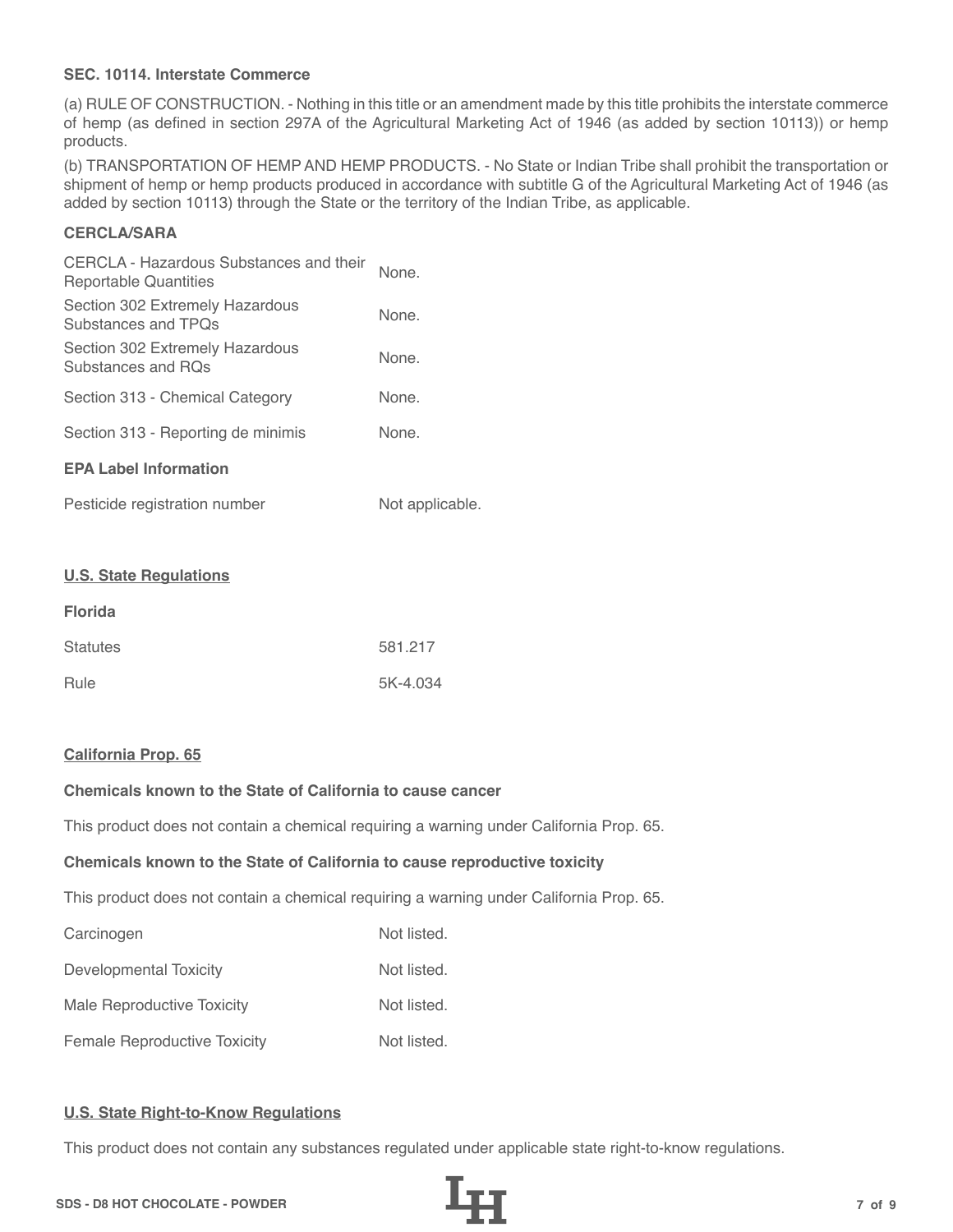## **16: OTHER INFORMATION**

| Key or legend to abbreviations and acronyms used in the safety data sheet |                                                                                        |  |
|---------------------------------------------------------------------------|----------------------------------------------------------------------------------------|--|
| <b>ACGIH</b>                                                              | American Conference of Governmental Industrial Hygienists                              |  |
| <b>ADR</b>                                                                | European Agreement concerning the International Carriage of Dangerous<br>Goods by Road |  |
| <b>AIHA</b>                                                               | American Industrial Hygiene Association                                                |  |
| <b>CAS</b>                                                                | <b>Chemical Abstracts Service</b>                                                      |  |
| <b>CFR</b>                                                                | United States Code of Federal Regulations                                              |  |
| <b>DOT</b>                                                                | United States Department of Transportation                                             |  |
| <b>DSL/NDSL</b>                                                           | Canadian Domestic Substances List/Non-Domestic Substances List                         |  |
| <b>ECHA</b>                                                               | European Chemicals Agency                                                              |  |
| <b>EINECS</b>                                                             | European Inventory of Existing Chemical Substances                                     |  |
| <b>ENCS</b>                                                               | Japan Existing and New Chemical Substances                                             |  |
| <b>FDA</b>                                                                | United States Food and Drug Administration                                             |  |
| <b>GHS</b>                                                                | Globally Harmonized System of Classification and Labeling of Chemicals                 |  |
| <b>GRAS</b>                                                               | Generally Recognized as Safe                                                           |  |
| <b>IARC</b>                                                               | International Agency for Research on Cancer                                            |  |
| <b>ICAO</b>                                                               | International Civil Aviation Organization                                              |  |
| <b>IECSC</b>                                                              | China Inventory of Existing Chemical Substances                                        |  |
| <b>IMDG</b>                                                               | International Maritime Code for Dangerous Goods                                        |  |
| <b>KECL</b>                                                               | Korean Existing and Evaluated Chemical Substances                                      |  |
| <b>NFPA</b>                                                               | National Fire Protection Association                                                   |  |
| <b>NIOSH</b>                                                              | United States National Institute for Occupational Safety and Health                    |  |
| <b>NTP</b>                                                                | United States National Toxicology Program                                              |  |
| <b>OSHA</b>                                                               | United States Occupational Health and Safety Administration                            |  |
| <b>PICCS</b>                                                              | Philippines Inventory of Chemicals and Chemical Substances                             |  |
| <b>RID</b>                                                                | Regulations Concerning the International Transport of Dangerous Goods<br>by Rail       |  |
| <b>TWA</b>                                                                | <b>Time Weighted Average</b>                                                           |  |
| <b>TSCA</b>                                                               | United States Toxic Substances Control Act Section 8(b) Inventory                      |  |